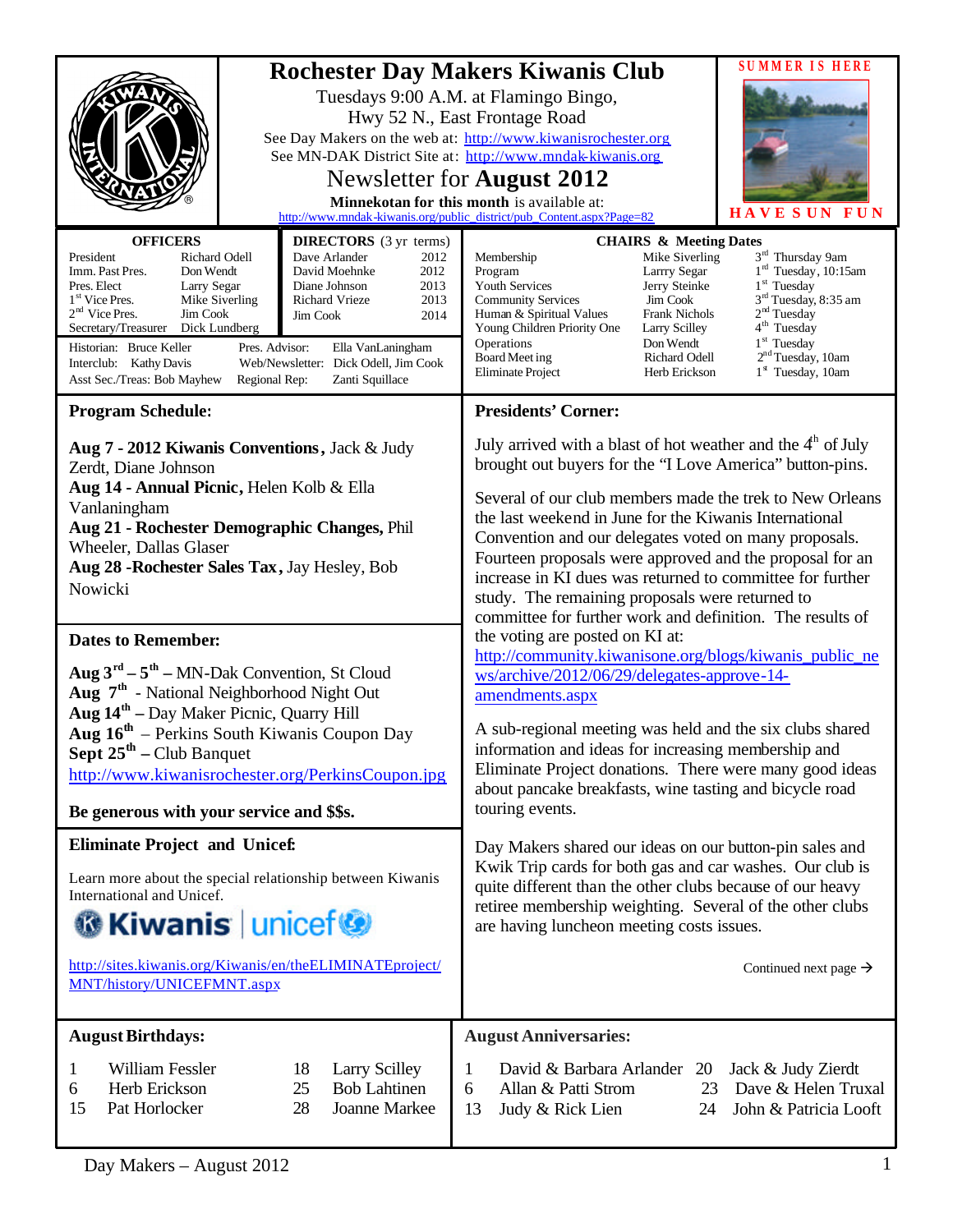## **Secretary/Treasurer's Report – July 2012**

| <b>Bank Balance 6/30/12:</b>   | \$17,324.86           |
|--------------------------------|-----------------------|
| <b>Administrative Account:</b> | \$10,576.51           |
| Service Account:               | \$ 3,384.99           |
| Hockey/YCPO:                   | \$1,906.94            |
| <b>Bike Repair:</b>            | 80.42<br>$\mathbf{s}$ |
| <b>K-Family Funds</b>          | \$1,376.00            |

**Day Makers on leave:**Don Cain, Judy Lien

**June Service Hour Statistics:** 878 hours by 52 members, 58% Participation.

#### **July Board Meeting Summary:**

The Human and Spiritual Values Committee is considering a paperback book collection for the women's reformatory. There will be more details at the next board meeting.

The board discussed a proposal to purchase First Responder Kits for the Fire Department. There was not sufficient information at this time to make a decision and therefore no action was taken.

Our clubs District Convention delegates will have information on the proposals requiring an up or down vote. President Dick Odell has this information to share with our delegates.

The board approved a KWIK Trip Gift card fundraiser that will fund the clubs service account and not a specific project such as Eliminate.

The board requests that an e-mail be sent to club members to inform them when there is a death of members, former members, or spouses. This would fall under the Human and Spiritual Values Committee.

Larry Segar announced his intention to resign as President Elect.

The board approved Rochester Symphony and Chorale as an approved service project with Helen Kolb as the contact person.

Next Column  $\rightarrow$ 

**Kiwanis Mission Statement:**

**Kiwanis is a global organization of volunteers dedicated to changing the world one child and one community at a time.**

#### **COMMITTEE REPORTS**

**Membership -** The committee is pursuing its patriotic button fundraiser for Eliminate. Sales are going well.

**Program -** Programs are scheduled through August. The Club's 18th Birthday Party will be on July  $31<sup>st</sup>$ . Club picnic will be August  $14<sup>th</sup>$  at Quarry Hill Park. The club's annual banquet will be September  $25<sup>th</sup>$ .

**Public Relations -** There have been several members mentioned in the Post-Bulletin.

**Community Service -** The committee is requesting school supplies for the Running Start promotion.

**YCPO -** The committee ran another successful Rochester Fest Parent Child Fair.

**Youth Services -** The committee thanks Dianne Johnson for her leadership for all of the K Family clubs and her many hours of volunteer work with SLP kids projects.

**ELIMINATE -** Fundraisers coming up: Mantorville dinner and show, Mystery Tour, Herbergers Promotion.

Richard Lundberg, Secy/Treasurer

**Presidents Corner:** (continued from page 1)

Several board members went on a K-Family Retreat inspection tour of Camp Victory near Mazeppa. It was very nice and should be an excellent venue for the November outing that Diane Johnson is planning.



Finally, Day Makers lost a wonderful member this month with the death of Paul Sodt. Our thoughts and prayers are with Pat Horlocker as she adjusts to her loss.

Ten Day Makers are off to St. Cloud for the MN-Dak Convention this month. We will learn / share many new ideas with other clubs and district leadership.

Richard Odell, President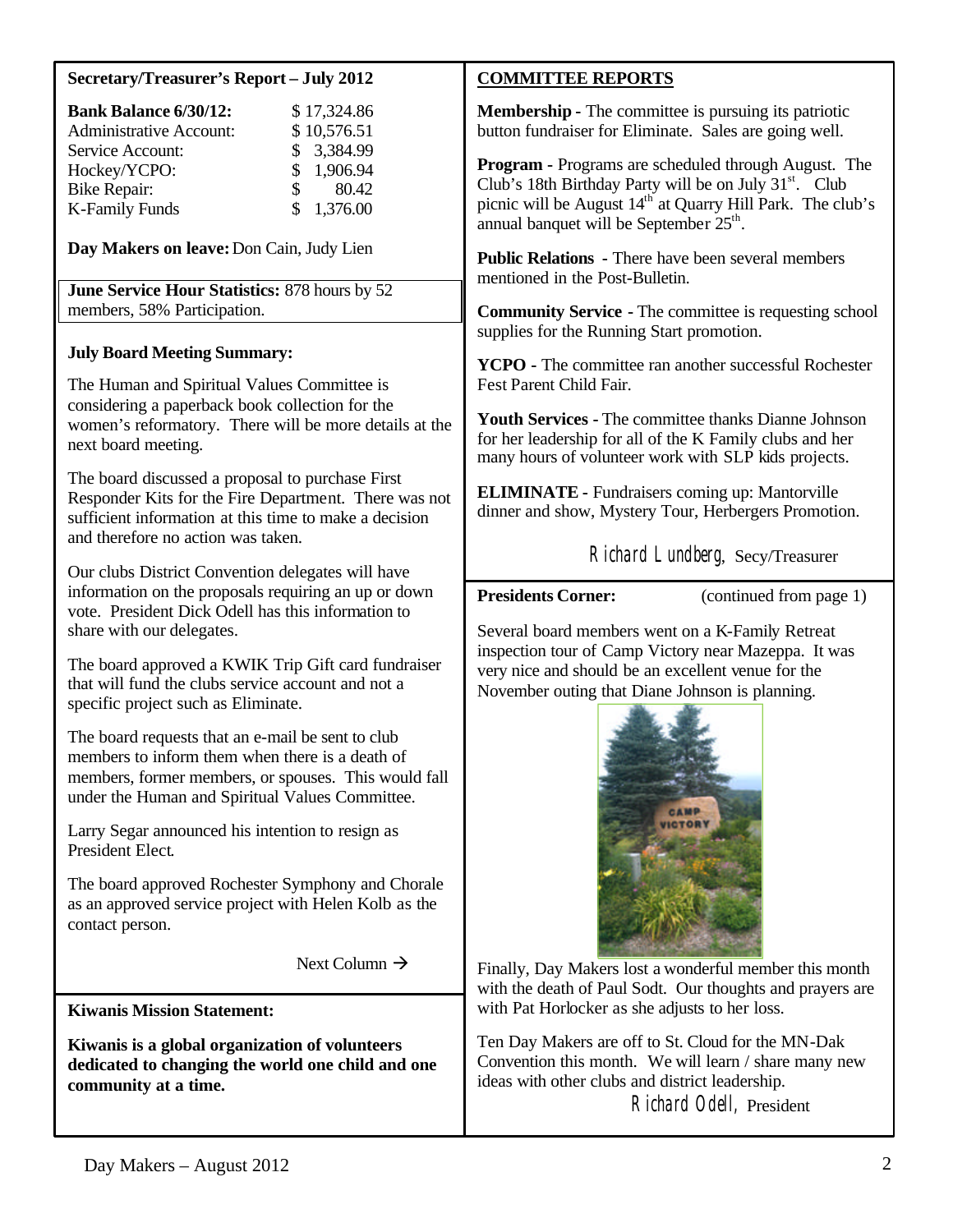## **Summer Fun:**

Brownie S'mores on the open fire are so ... good. What bear, grandpa??





Take a child camping and enjoy the fun in the great outdoors. Dick Odell

**Day Maker Club Birthday Party:**

The Kiwanis Day Makers Club of Rochester celebrated our 18<sup>th</sup> Birthday at the July 31<sup>st</sup> meeting. Many thanks Helen Kolb and her party team for pulling the treats together and getting Bob Nowicki to design a creative birthday cake.

A good time was had by all. Here is the "official Day Maker" photo. Smile everyone…you're on camera.

Richard Odell